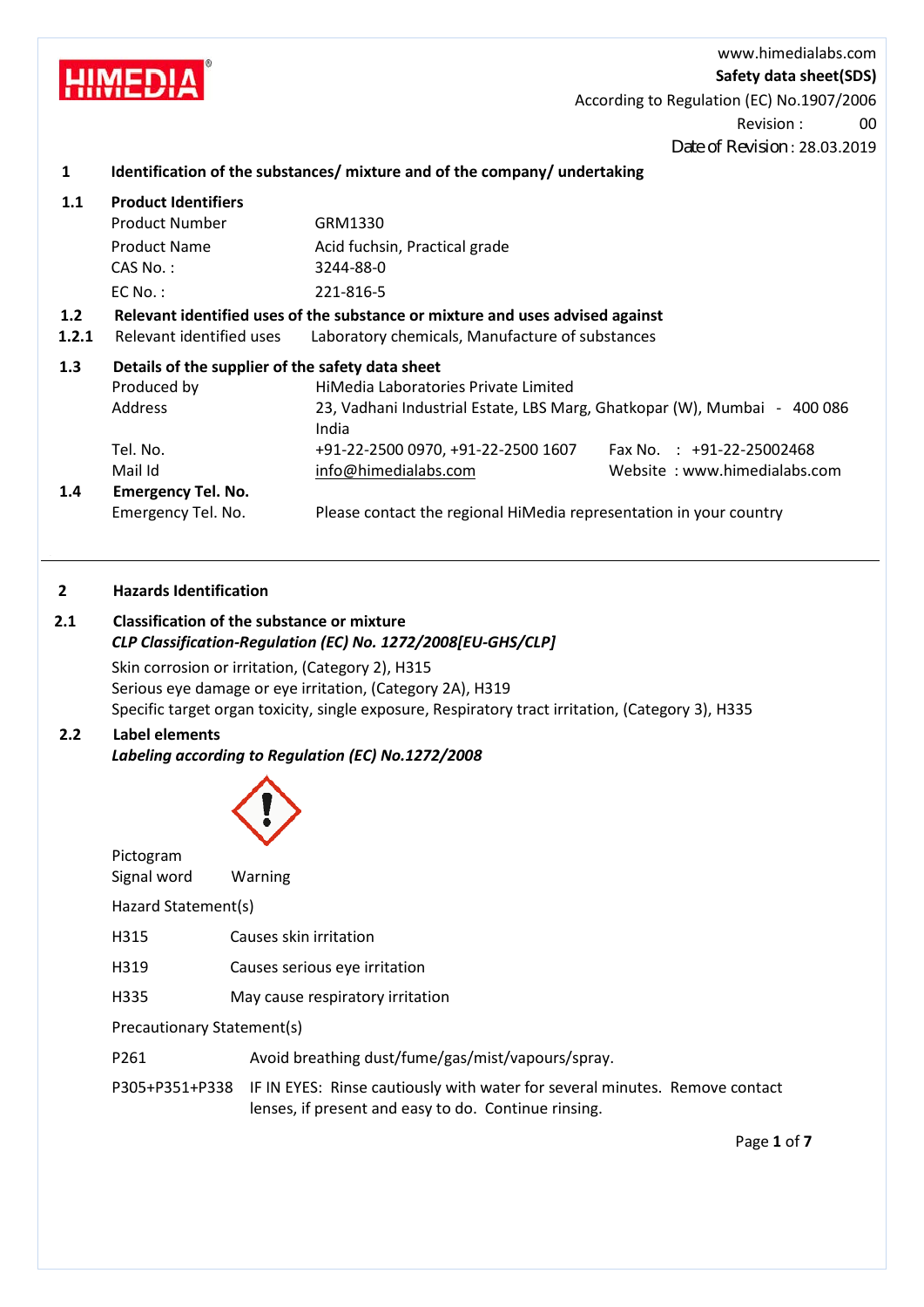### **2.3 Other Hazards**

This substance/mixture contains no components considered to be either persistent, bioaccumulative and toxic (PBT), or very persistent and very bioaccumulative (vPvB) at levels of 0.1% or higher.

## **3 Composition/Information On Ingredients**

## **3.1 Substances**

| Synonym                       |           | Fuchsin acid, Practical grade                 |               |
|-------------------------------|-----------|-----------------------------------------------|---------------|
| Molecular Formula:            |           | $C_{20}H_{17}N_3Na_2O_9S_3$                   |               |
| Molecular Weight:             |           | 585.54                                        |               |
| $CAS No.$ :                   |           | 3244-88-0                                     |               |
| $EC$ No.:                     |           | 221-816-5                                     |               |
| Component                     |           | <b>Classification</b>                         | Concentration |
| Acid fuchsin, Practical grade |           |                                               |               |
| CAS No.:                      | 3244-88-0 | As Per EC Regulation 1272/2008                | 100%          |
| $FC No.$ :                    | 221-816-5 | Skin Irrit. 2; Eye Irrit. 2A; STOT SE 3 H315; |               |
|                               |           | H319; H335                                    |               |
|                               |           |                                               |               |

For the full text of the H-Statements and classification mentioned in this Section, see Section 16

### **4 First Aid Measures**

.

# **4.1 Description of first aid measures**

# *General advice*

Consult a physician. Show this safety data sheet to the doctor in attendance.

#### *If inhaled*

If breathed in, move person into fresh air. If not breathing, give artificial respiration. Consult a physician.

### *In case of skin contact*

Wash with plenty of soap and water. Consult a physician.

#### *In case of eye contact*

Rinse immediately with plenty of water for at least 15 minutes. Consult a physician.

### *If swallowed*

Do NOT induce vomiting. Never give anything by mouth to an unconscious person. Rinse mouth with water. Consult a physician.

## **4.2 Most important symptoms and effects, both acute and delayed**

The most important known symptoms and effects are described in the labeling (see section 2.2) and/or in section 11.

#### **4.3 Indication of immediate medical attention and special treatment needed** No data available

### **5 Fire Fighting Measures**

 **5.1 Extinguishing media** *Suitable extinguishing media*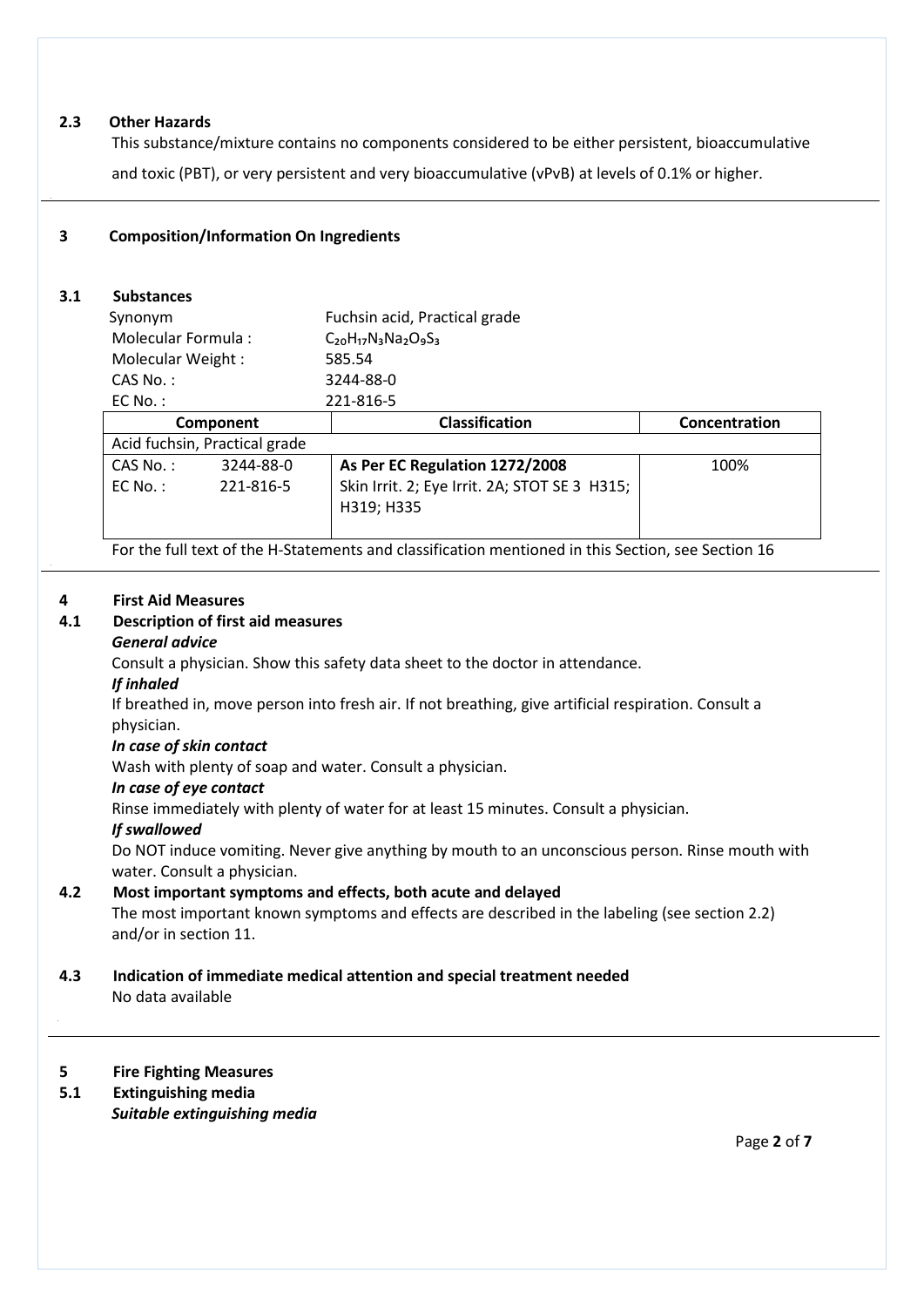Use water spray, alcohol-resistant foam, dry chemical or carbon dioxide. *Unsuitable extinguishing media* No data available.

- **5.2 Special hazards arising from the substance or mixture** Carbon oxides, nitrogen oxides (NOx), Sulphur oxides, Sodium oxides  **5.3 Precautions for fire-fighters**
	- Wear self contained breathing apparatus for fire fighting if necessary
- **5.4 Further information** No data available

## **6 Accidental Release Measures**

# **6.1 Personal precautions, protective equipment and emergency procedures**

Wear respiratory protection. Avoid breathing vapours, mist or gas. Ensure adequate ventilation. Evacuate personnel to safe areas.

#### **6.2 Environmental precautions** Prevent further leakage or spillage if safe to do so. Do not let product enter drains. Discharge into environment must be avoided.

## **6.3 Methods and materials for containment and cleaning up** Sweep up and shovel. Contain spillage, and then collect with an electrically protected vacuum cleaner or by wet-brushing and place in container for disposal according to local regulations (see section 13). Keep in suitable, closed containers for disposal.

## **6.4 Reference to other sections**

For disposal see Section 13.

## **7 Handling and Storage**

.

## **7.1 Precautions for safe handling**

Avoid contact with skin and eyes. Avoid inhalation of dust and aerosols. Provide appropriate exhaust ventilation at places where dust is formed. For precautions see section 2.2

 **7.2 Conditions for safe storage, including any incompatibilities** Store in cool place. Keep container tightly closed in a dry and well-ventilated place. *Recommended Storage Temperature :*Below 30°C

### **7.3 Specific end uses**

Apart from the uses mentioned in section 1.2 no other specific uses are stipulated.

## **8 Exposure Controls/Personal Protection**

### **8.1 Control parameters**

Components with workplace control parameters

### **8.2 Exposure controls**

### *Appropriate engineering controls*

Handle in accordance to general industrial hygiene and safety practice. Wash hands before breaks and at the end of workday.

### *Personal protective equipment*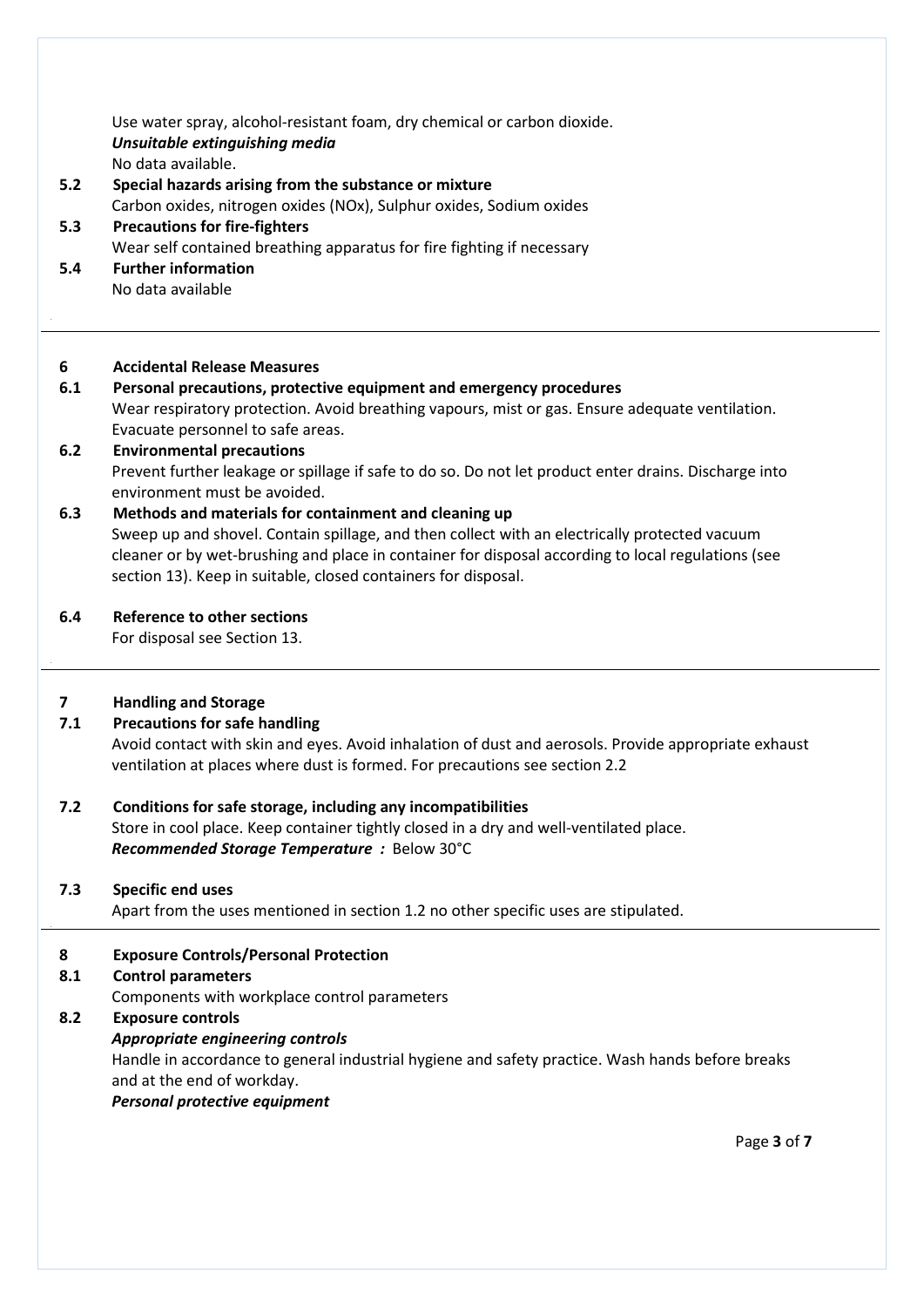#### *Hygiene measure*

Immediately change contaminated clothing. Apply preventive skin protection. Wash hands and face after working with the product.

#### *Eye/face protection*

Faceshield and safety goggles. *Skin protection* Handle with gloves. *Body protection* Complete suit protecting against chemicals. *Respiratory protection* Air-purifying respirators. *Environment exposure controls* Prevent further leakage or spillage if safe to do so. Do not let product enter drains. Discharge into the environment must be avoided.

#### **9 Physical and chemical properties**

### **9.1 Information on basic physical and chemical properties** Appearance Appearance Green to dark olive green to greenish-black

Odour No data available Odour Threshold No data available pH No data available Melting/freezing point No data available Initial boiling point and boiling range No data available Flash point **No data available** Upper/lower flammability or explosive limits No data available Evaporation rate **No assume that available** No data available Flammability (Solid, gas) No data available Vapour pressure No data available Relative density **No. 2018** No data available Water Solubility No data available Partition coefficient: n-octanol/water No data available Autoignition Temperature **No assume that available** No data available Decomposition Temperature No data available Viscosity **No data available** Explosive properties No data available Oxidizing properties and a set of the No data available Vapour density Thermal decomposition

## **9.2 Other safety information**

No data available

#### **10 Stability and Reactivity**

- **10.1 Reactivity**
- No data available
- **10.2 Chemical stability**

to brown crystals or powder No data available

No data available

Page **4** of **7**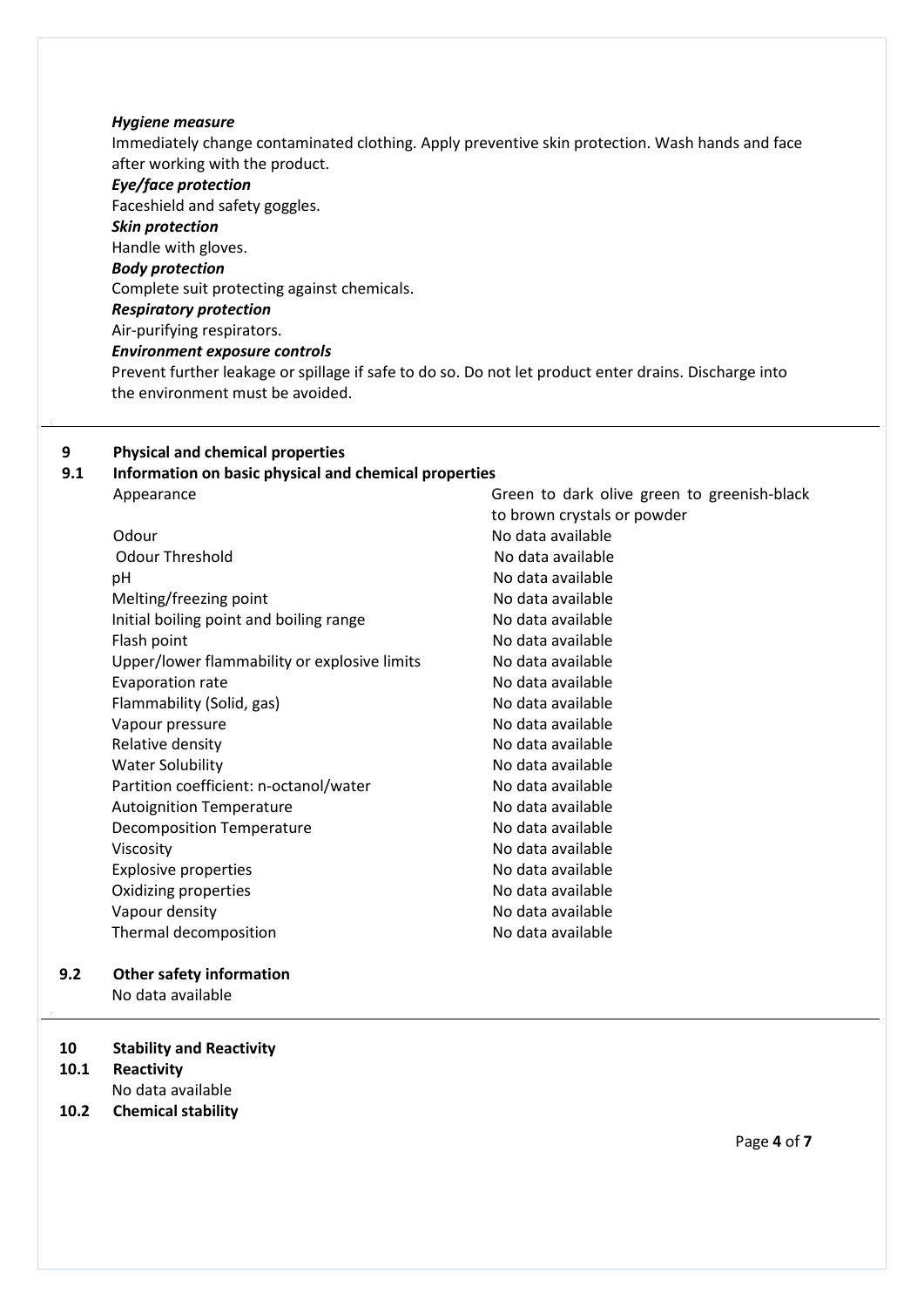Stable under recommended storage conditions.

- **10.3 Possibility of hazardous reactions** No data available
- **10.4 Conditions to avoid** Incompatible material
- **10.5 Incompatible materials** Strong oxidizing agents
- **10.6 Hazardous decomposition products** Other decomposition products - refer section 5.2.

In the event of fire - refer section 5.

# **11 Toxicological Information**

 **11.1 Information on toxicological effects** *Acute toxicity* No data available *Skin corrosion/irritation* No data available *Serious eye damage/eye irritation* No data available *Respiratory or skin sensitisation* No data available *Germ cell mutagenicity* No data available *Carcinogenicity* IARC: No component of this product present at levels greater than or equal to 0.1% is identified as probable, possible or confirmed human carcinogen by IARC. *Reproductive toxicity* No data available *Specific target organ toxicity- single exposure* No data available *Specific target organ toxicity - repeated exposure* No data available *Aspiration hazard* No data available *Additional Information* RTECS **:** DD4737000

#### **12 Ecological Information**

#### **12.1 Toxicity**

.

No data available

# **12.2 Persistence and degradability**

No data available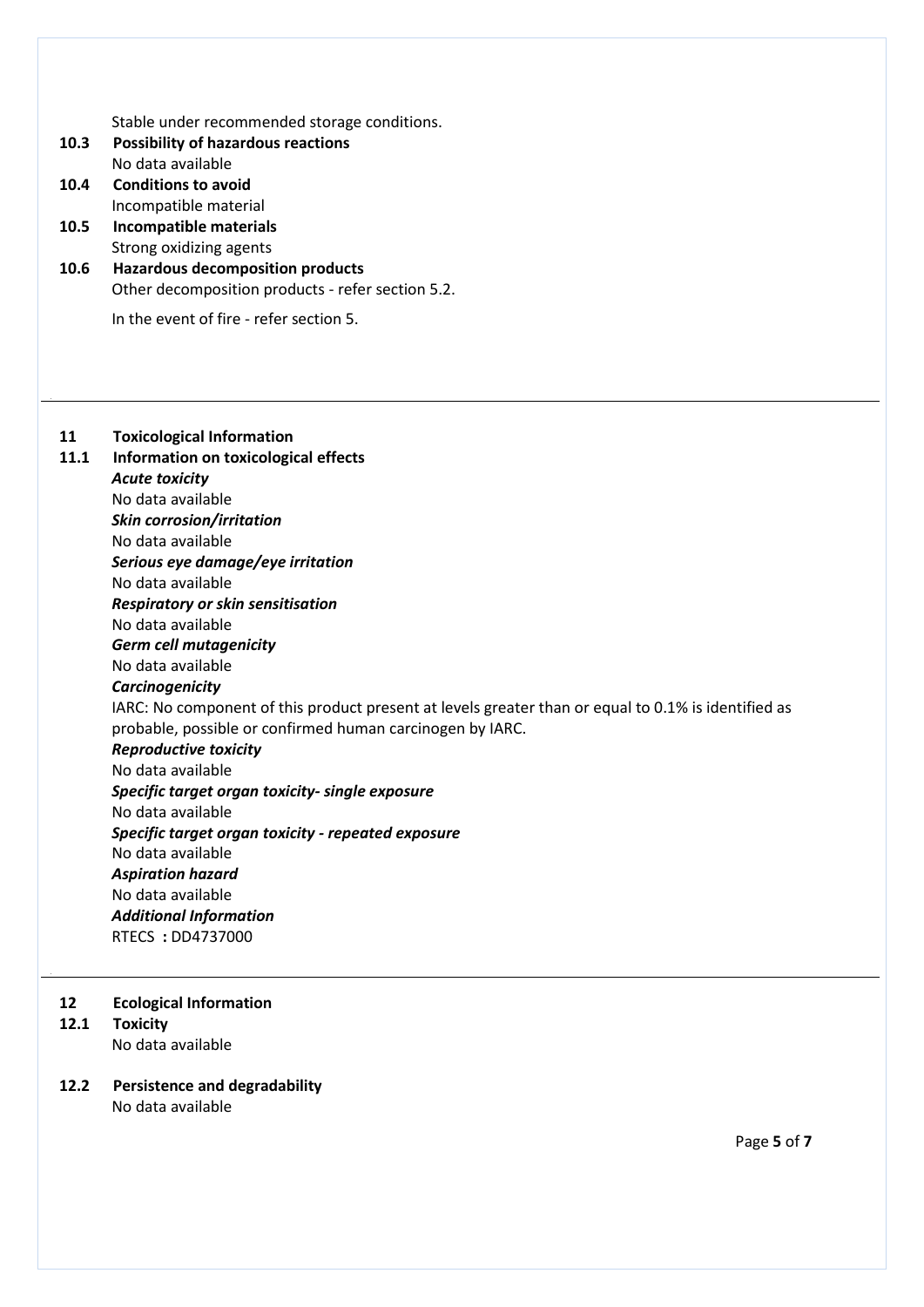### **12.3 Bioaccumulative potential**

No data available

# **12.4 Mobility in soil**

No data available

 **12.5 PBT and vPvB assessment** PBT and vPVB assessment not available Chemical safety assessment is not required

# **12.6 Other adverse effects**

Discharge into the environment must be avoided.

## **13 Disposal Considerations**

## **13.1 Waste treatments methods**

## **Product**

.

Offer surplus and non-recyclable solutions to a licensed disposal company. Dissolve or mix the material with a combustive solvent and burn in chemical incinerator equipped with an afterburner and scrubber.

## **13.2 Contaminated packaging**

Dispose of as unused product.

| 14   | <b>Transport Information</b>                                                          |  |  |
|------|---------------------------------------------------------------------------------------|--|--|
| 14.1 | UN-No                                                                                 |  |  |
|      | ADNR : ADR : IATA C : IATA P : IMDG : RID :                                           |  |  |
| 14.2 | UN proper shipping name                                                               |  |  |
|      | ADNR<br>: Not dangerous goods                                                         |  |  |
|      | : Not dangerous goods<br>ADR                                                          |  |  |
|      | IATA C<br>: Not dangerous goods                                                       |  |  |
|      | IATA_P : Not dangerous goods                                                          |  |  |
|      | IMDG : Not dangerous goods                                                            |  |  |
|      | Not dangerous goods<br><b>RID</b><br>$\mathcal{L}$                                    |  |  |
| 14.3 | Transport hazard class(es)                                                            |  |  |
|      | ADNR : - ADR : - IATA_C : - IATA_P : - IMDG : - RID : -                               |  |  |
|      |                                                                                       |  |  |
| 14.4 | Packaging group                                                                       |  |  |
|      | ADNR :- ADR :- IATA_C :- IATA_P :- IMDG :- RID :-                                     |  |  |
|      |                                                                                       |  |  |
| 14.5 | <b>Environmental hazards</b>                                                          |  |  |
|      | ADNR : No ADR : No IMDG : Marine Pollutant : No IATA_C : No IATA_P : No RID : No      |  |  |
| 14.6 | <b>Special precautions for use</b>                                                    |  |  |
|      | No data available                                                                     |  |  |
|      |                                                                                       |  |  |
| 15   | <b>Regulatory Information</b>                                                         |  |  |
|      | This safety datasheet complies with the requirements of Regulation(EC) No. 1907/2006. |  |  |
| 15.1 | Safety health and environment regulations/legislation specific for the substance or   |  |  |
|      | mixture                                                                               |  |  |
|      | No data available                                                                     |  |  |
|      |                                                                                       |  |  |
|      | Page 6 of 7                                                                           |  |  |